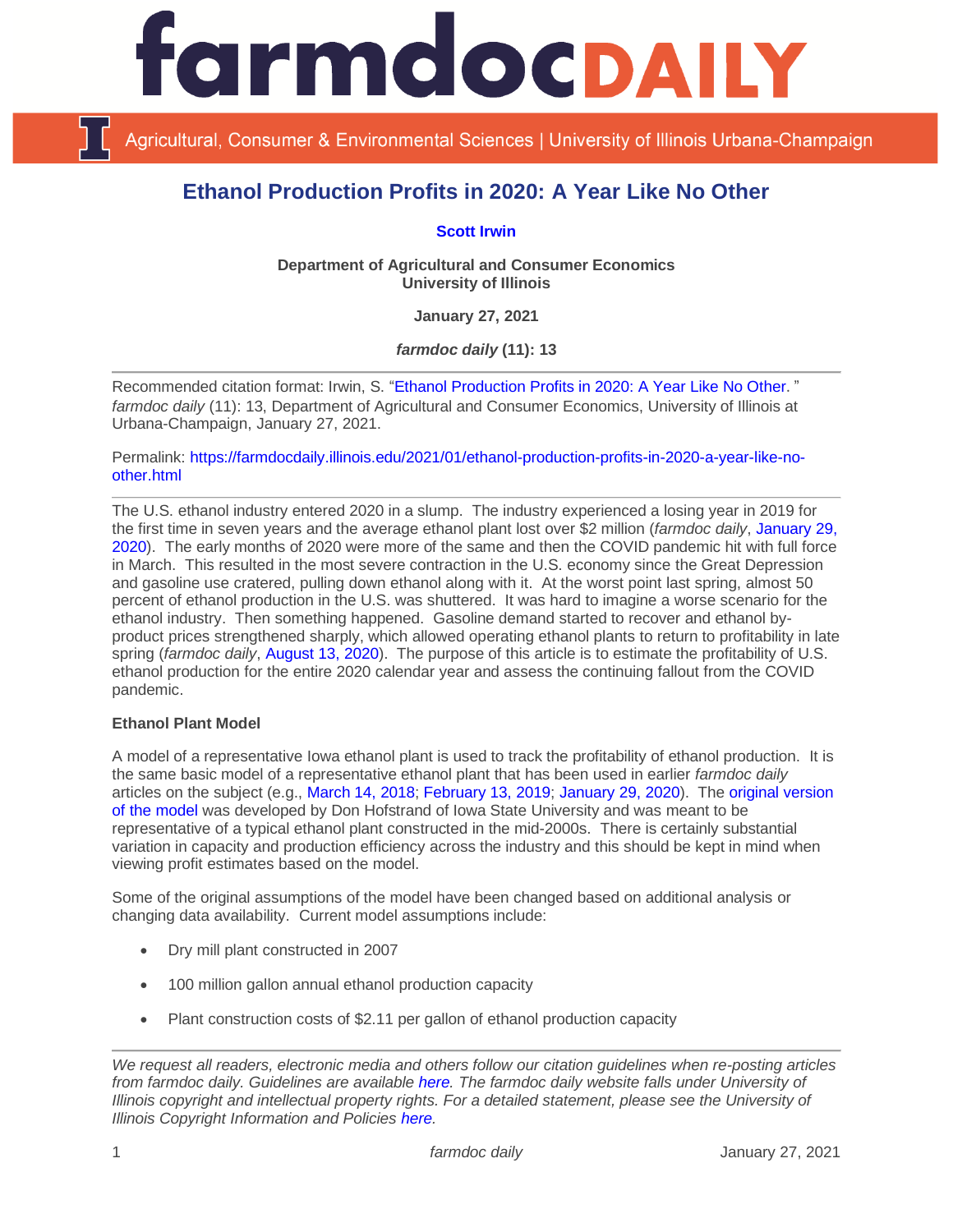- 40% debt and 60% equity financing
- 8.25% interest on 10-year loan for debt financing, with the loan fully repaid in 2017
- A total of \$0.21 fixed costs per gallon of ethanol produced through 2017 and \$0.15 per gallon in 2018-2020 (the decline is due to the loan payoff)
- Non-corn, non-natural gas variable costs (including denaturant) of \$0.21-\$0.26 per gallon in 2007-2011
- Non-corn, non-natural gas variable costs excluding denaturant of \$0.16 -\$0.20 per gallon after 2011
- Variable denaturant costs after 2011 computed as 2 percent of wholesale CBOB price
- 30 cubic feet of natural gas per gallon of ethanol
- Netback (marketing) costs of \$0.05 per gallon of ethanol and \$4 per ton of DDGS
- Extraction and marketing costs of \$0.05 per pound of corn oil

Operating efficiency assumptions represent a key component of the model. These have been revised substantially over time as new data has become available. The latest assumptions are based on analysis of the operating efficiency of the U.S. ethanol industry in a recent *farmdoc daily* article [\(January 20,](https://farmdocdaily.illinois.edu/2021/01/recent-trends-in-the-operational-efficiency-of-the-us-ethanol-industry.html)  [2021](https://farmdocdaily.illinois.edu/2021/01/recent-trends-in-the-operational-efficiency-of-the-us-ethanol-industry.html)). Specifically, the current assumptions for conversion rates are as follows:

- 2.75 gallons of ethanol (including denaturant) produced per bushel of corn processed over 2007- 2011; 2.80 gallons of ethanol per bushel of corn over 2012-2014; 2.85 gallons of ethanol per bushel of corn over 2015-2018; and 2.90 gallons of ethanol per bushel of corn over 2019-2020
- 17.75 pounds of DDGS produced per bushel of corn processed over 2007-2011; 17.00 pounds of DDGS per bushel of corn for 2012-2016; 16.50 pounds of DDGS per bushel of corn over 2017- 2018; 16.00 pounds of DDGS per bushel of corn in 2019; and 15.75 pounds of DDGS per bushel in 2020
- 0.55 pounds of corn oil per bushel of corn processed over 2012-2014 (start extracting January 2012); 0.60 pounds of corn oil per bushel of corn processed in 2015; 0.70 pounds of corn oil per bushel of corn processed in 2016; 0.75 pounds of corn oil per bushel of corn processed in 2017- 2019; and 0.80 pounds of corn oil per bushel of corn processed in 2020

To track plant profitability over time, weekly corn, ethanol, and DDGS prices at [Iowa ethanol plants](http://www.ams.usda.gov/mnreports/nw_gr212.txt) are collected starting in late January 2007. Crude corn oil prices for the Midwest are available from OPIS. Natural gas costs over 2007 through March 2014 are based on monthly industrial prices for Iowa available from the EIA. Due to a change in the behavior of the industrial price series, starting in April 2014 natural gas costs are based on monthly electric power consumer prices for Iowa, also from the EIA.

## **Analysis**

Before discussing estimates of the profitability of ethanol production in 2020, it is useful to review the impact of the COVID pandemic on ethanol production in the U.S. Figure 1 shows weekly ethanol production in the U.S. for 2019, 2020 and the five-year average. The impact of the COVID lockdowns is seen in a "swoosh" pattern of sharp decline, quick recovery, and then a longer period of very slow recovery. Notice that ethanol production dropped 48 percent between March 13<sup>th</sup> and April 24<sup>th</sup>, recovered sharply into June, and then leveled out roughly 10 percent below year ago levels for the remainder of 2020. It is important to recognize that the profit estimates discussed below assume that a plant operated throughout the year, which is obviously not true for a significant part of the industry.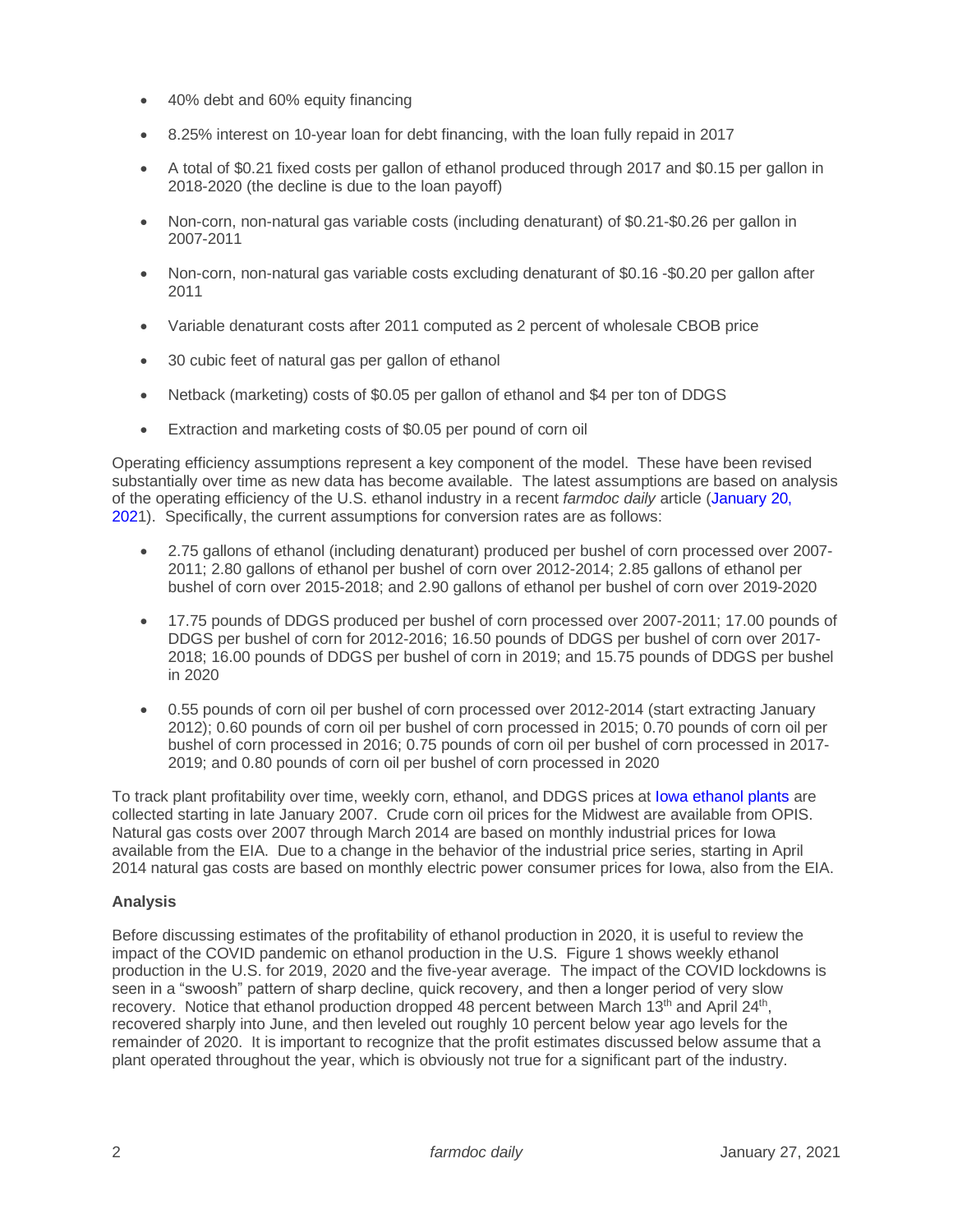

Figures 2, 3, and 4 present a long-term perspective on revenue, costs, and profits per gallon, respectively, on a weekly basis from January 26, 2007 through January 22, 2021. Revenue (Figure 2) shows that all three components—ethanol, DDGS, and corn oil—were hit hard during the spring 2020 lockdowns. But outside of this fairly brief period, revenue during 2020 largely moved in the same range as it did over 2014-2019. Costs (Figure 3) showed a similar pattern, but shot very high towards the end of the year, driven by surging corn prices. In fact, total costs in December 2020 were the highest since late 2013. Without knowledge of the pandemic, the range of ethanol production profits net of all variable and fixed costs (Figure 4) in 2020 seems rather unremarkable and quite similar to the range of profits the previous six years. Weekly profits spent about as much time above the long-run average of \$0.10 per gallon as below the average.



3 *farmdoc daily* January 27, 2021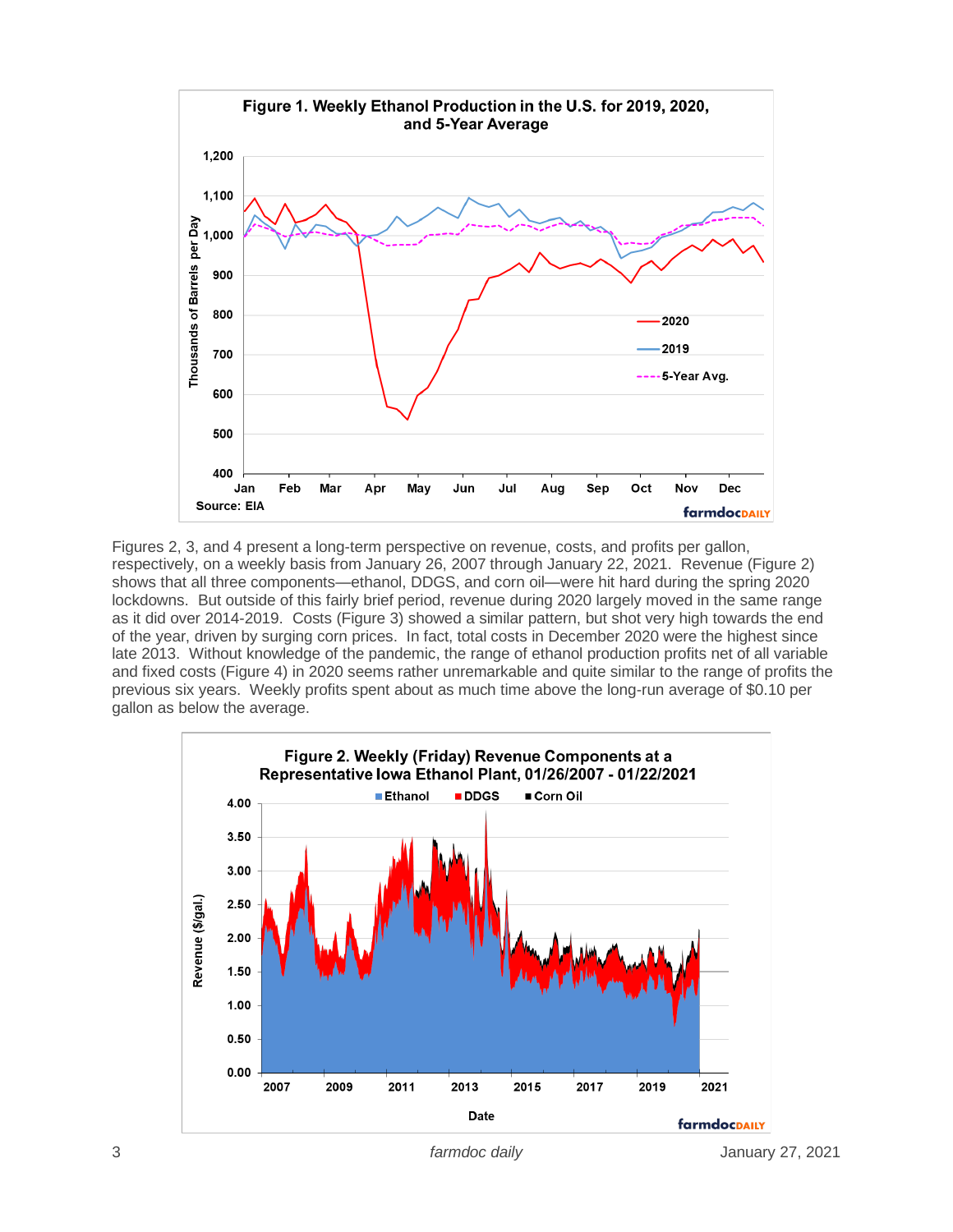



Figure 5 shows the same weekly net profits as in Figure 4, but with the data limited to 2020. This provides a close-in view of the development of ethanol plant profitability during 2020. From January through mid-March, net losses averaged about \$0.10 per gallon and then dropped to losses of \$0.15 to \$0.20 during the spring lockdowns. It is important to acknowledge that the operating losses during the lockdown would have been catastrophically larger if nearly half of ethanol production had not been shuttered during this period. Profits for an operating plant recovered to positive territory in early May and remained there until the last week in November. Losses at the end of 2020 were basically at the same level as at the start of the year. Finally, the average profit for all of 2020 was \$0.02 per gallon.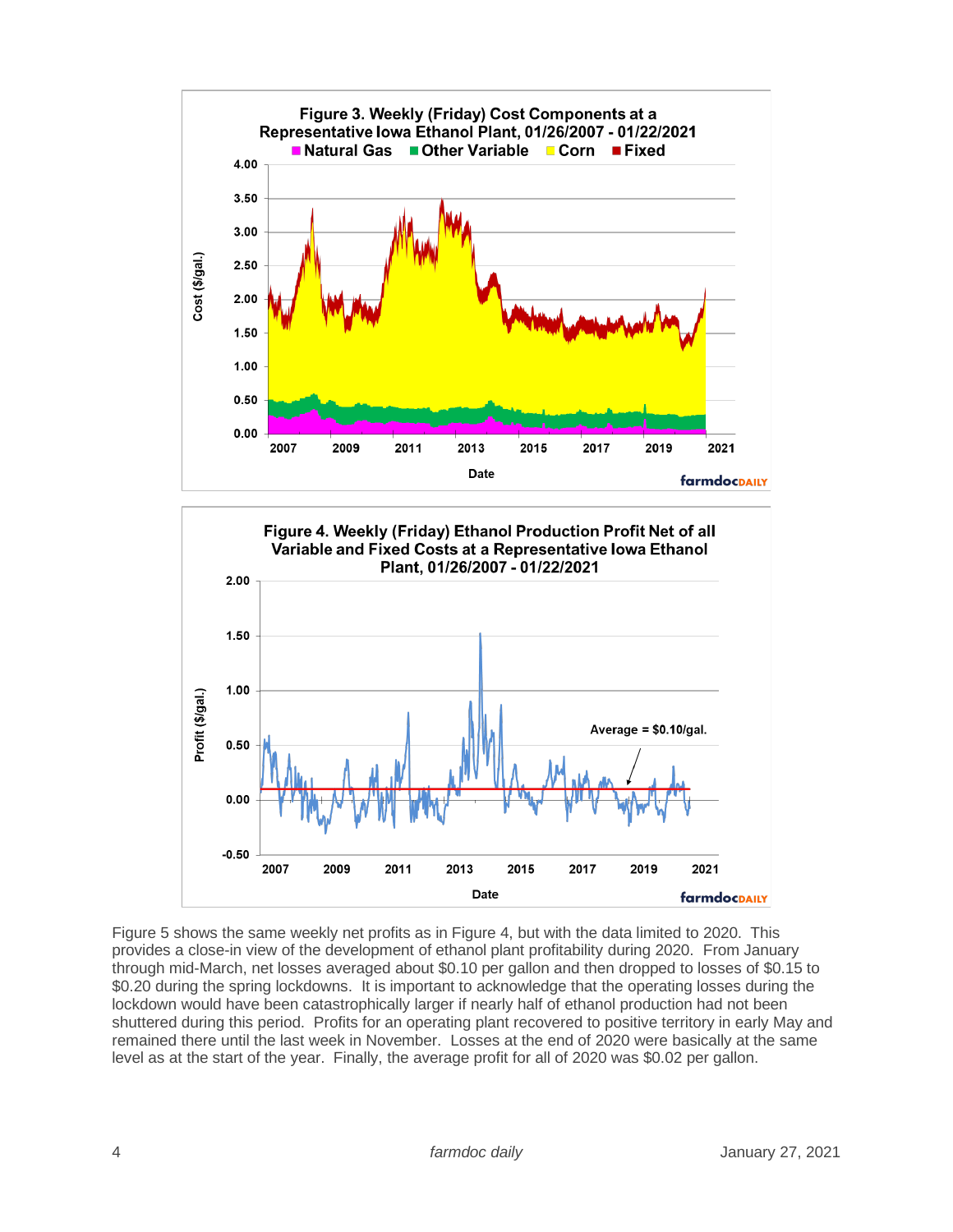

An obvious question is how operating ethanol plants were able to return to profitability so quickly after the spring 2020 lockdown. The answer is found in Figure 6, which shows the cumulative percentage change in the price of weekly ethanol, DDGS, corn oil, and corn at Iowa ethanol plants during 2020. This means that the each observation is the total price change since the first week in January 2020. Notice that the initial sharp drop in ethanol prices after the lockdowns was partially offset by dramatic increases in the price of DDGS and corn oil, by-products of ethanol production. The demand for by-products turned out to be more resilient during the pandemic lockdowns than the demand for ethanol. This actually makes sense because total by-product demand is heavily influenced by livestock numbers, which cannot not be adjusted very quickly. Corn oil prices continued to rise through July, while DDGS prices declined back to pre-COVID levels by early May. Then in May ethanol prices began to recover faster than corn prices, the main input cost for producing ethanol (around 80 percent of total cost), even exceeding pre-lockdown prices briefly during July. The net effect of these output and input price movements was to restore profitability for operating ethanol plants quicker than most expected. The operating profits continued in the black until late November, when the rally in corn prices finally outpaced the recovery in ethanol prices, pushing profits back into the red.

It is also useful to consider ethanol production profitability aggregated over an annual horizon for 2007- 2020, as shown in Figure 7. Profits are presented in terms of both total pre-tax net returns and percent return to equity. The net profit of \$2.2 million in 2020 almost exactly offset the 2019 annual loss of \$2.3 million. It was the seventh profitable year in the last eight. With the 2020 profit, the total cumulative (pretax) return to equity holders for the 2007-2020 period stands at \$146.7 million, \$20 million more than the assumed equity investment for the representative plant of \$126.6 million. We can use the average net loss for the representative plant to make a rough estimate of profit for the operating segment of the U.S. ethanol industry in 2020. Assuming all operating plants in the industry earned a net profit of \$0.02 per gallon and that total ethanol production for the U.S. was 13.9 billion gallons in 2020, total (pre-tax) profit for operating ethanol plants can be estimated at \$303 million.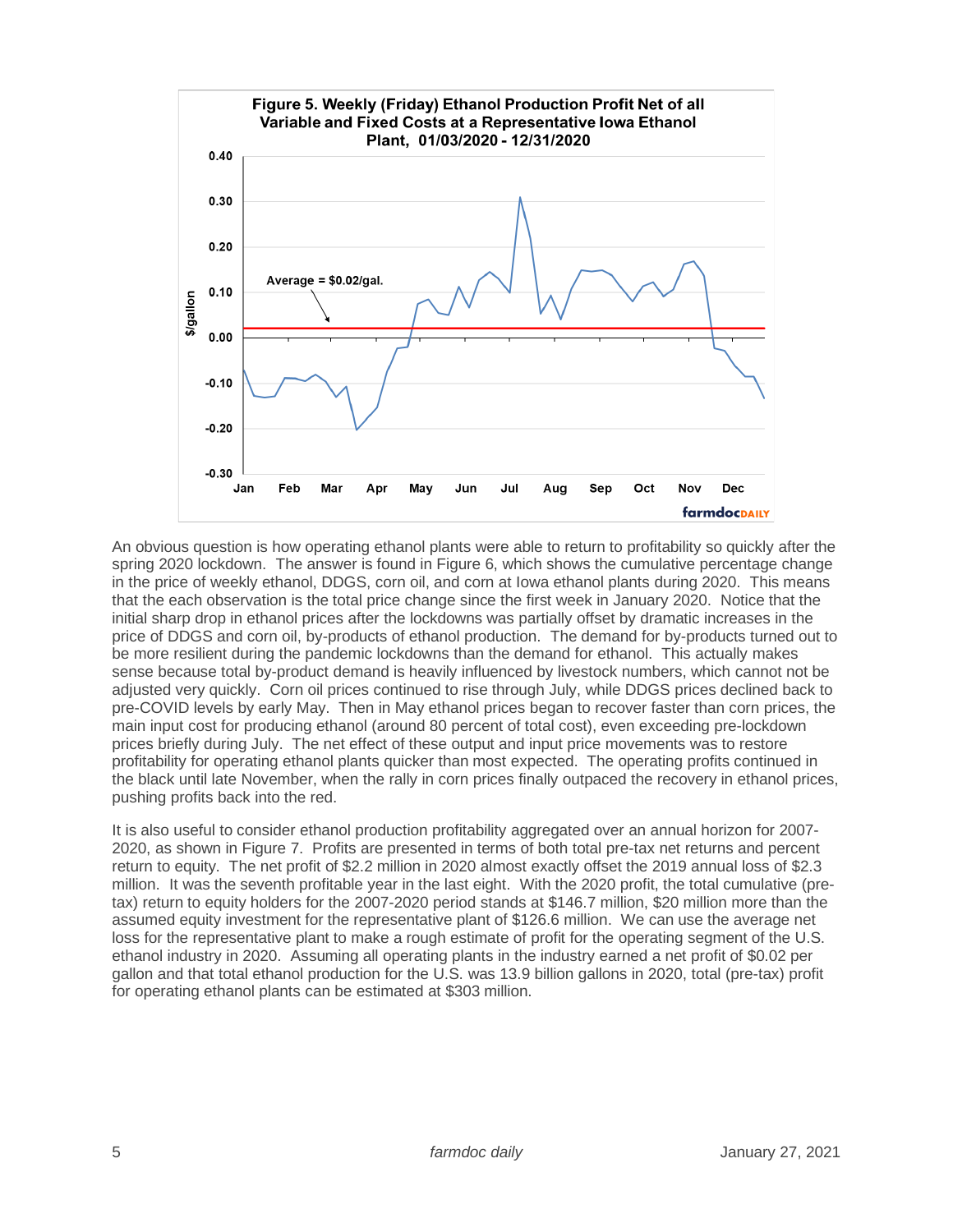



The percent return to equity holders provides useful information on the attractiveness of investment in ethanol plants relative to other investments. The average return was 8.3 percent over 2007-2020 and the standard deviation, a measure of risk, was 11.9 percent. By comparison, the average return for the stock market over this period, [as measured by the S&P 500,](http://pages.stern.nyu.edu/~adamodar/New_Home_Page/datafile/histretSP.html) was 10.9 percent and the associated standard deviation was 17.5 percent. The ratio of average return to standard deviation provides one measuring stick of an investment's return-risk attractiveness, and on this measure the ratio for ethanol investment, 0.69, is on par with the ratio for the stock market as a whole, 0.62. This provides important context when considering the tumultuous year experienced by ethanol producers in 2020. Even with this crazy year